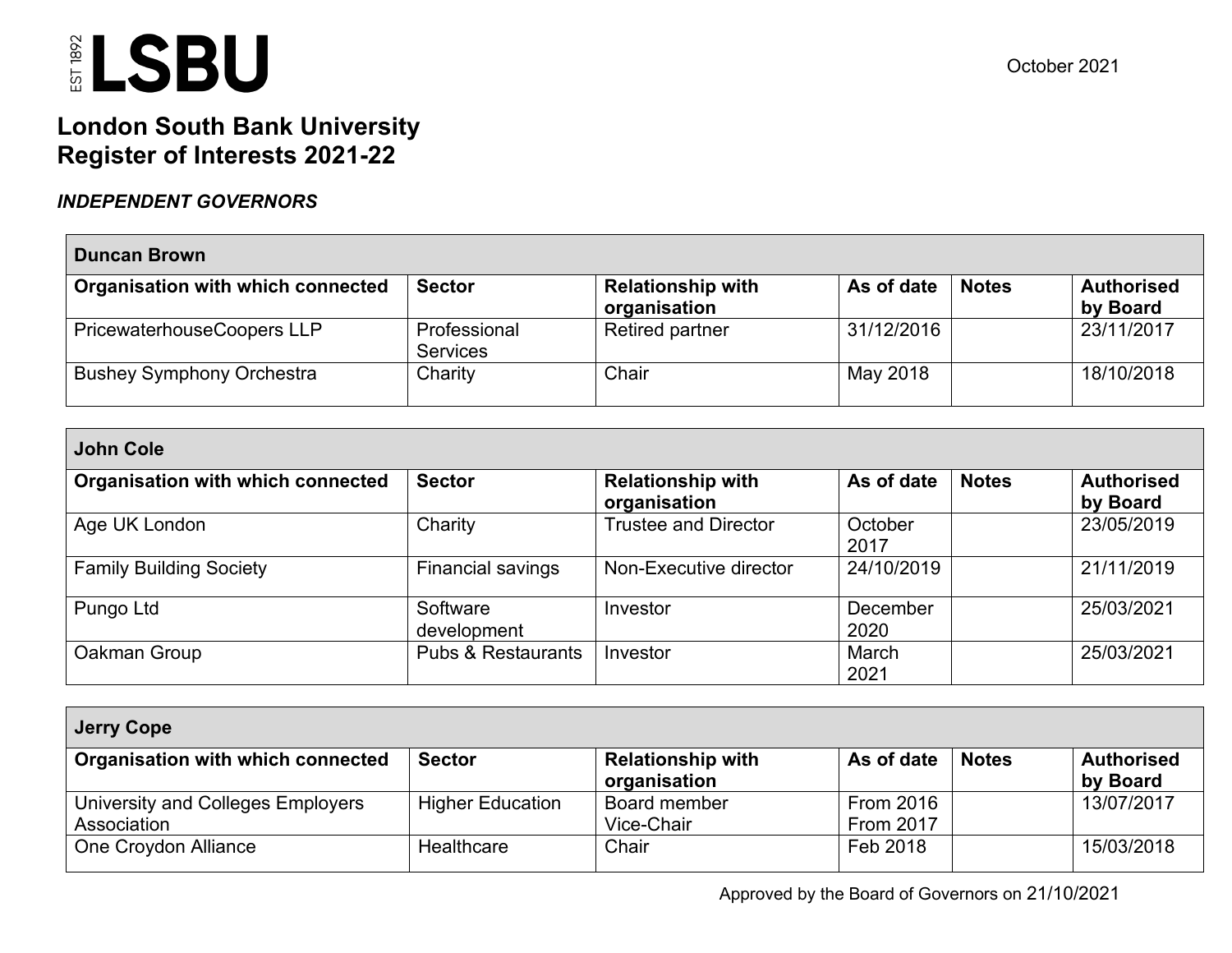| <b>Jerry Cope</b>                 |               |                                          |            |              |                               |  |  |  |
|-----------------------------------|---------------|------------------------------------------|------------|--------------|-------------------------------|--|--|--|
| Organisation with which connected | <b>Sector</b> | <b>Relationship with</b><br>organisation | As of date | <b>Notes</b> | <b>Authorised</b><br>by Board |  |  |  |
| <b>English Cricket Board</b>      | Sporting Body | <b>Regulatory Committee</b><br>member    | Feb 2018   |              | 15/03/2018                    |  |  |  |
| <b>English Bridge Union</b>       | _eisure       | <b>Director</b>                          | 2018       |              | 18/07/2020                    |  |  |  |

| <b>Michael Cutbill</b>                              |                                                 |                                                  |                    |              |                               |  |  |  |
|-----------------------------------------------------|-------------------------------------------------|--------------------------------------------------|--------------------|--------------|-------------------------------|--|--|--|
| <b>Organisation with which connected</b>            | <b>Sector</b>                                   | <b>Relationship with</b><br>organisation         | As of date         | <b>Notes</b> | <b>Authorised</b><br>by Board |  |  |  |
| Kellen Head                                         | <b>Business</b><br>Consultancy                  | Owner (100%)                                     | 2015               |              | 17/03/2016                    |  |  |  |
| <b>Richmond Crescent Flats Ltd</b>                  | Freehold int. in 21<br><b>Richmond Crescent</b> | Owner (25%)                                      | 2007               |              | 17/03/2016                    |  |  |  |
| Age UK Trading CIC                                  | Charity                                         | <b>Strategy and Marketing</b><br><b>Director</b> | 2016-<br>1/10/2020 |              | 23/11/2017                    |  |  |  |
| South Bank University Enterprises Ltd               | Commercial arm of<br><b>LSBU</b>                | <b>Director</b>                                  | 2016-July<br>2020  |              | 23/11/2017                    |  |  |  |
| Age UK Information and Advice Lottery<br><b>CIC</b> | Charity                                         | <b>Director</b>                                  | 2019-<br>1/10/2020 |              | 14/03/2019                    |  |  |  |
| Age UK Local Programmes Lottery<br><b>CIC</b>       | Charity                                         | <b>Director</b>                                  | 2019-<br>1/10/2020 |              | 14/03/2019                    |  |  |  |
| Age UK Education and Research<br>Lottery CIC        | Charity                                         | <b>Director</b>                                  | 2019-<br>1/10/2020 |              | 14/03/2019                    |  |  |  |

| <b>Dr Maureen Dalziel</b>         |               |                                          |            |              |                               |
|-----------------------------------|---------------|------------------------------------------|------------|--------------|-------------------------------|
| Organisation with which connected | <b>Sector</b> | <b>Relationship with</b><br>organisation | As of date | <b>Notes</b> | <b>Authorised</b><br>by Board |
| No interests to declare           |               |                                          |            |              |                               |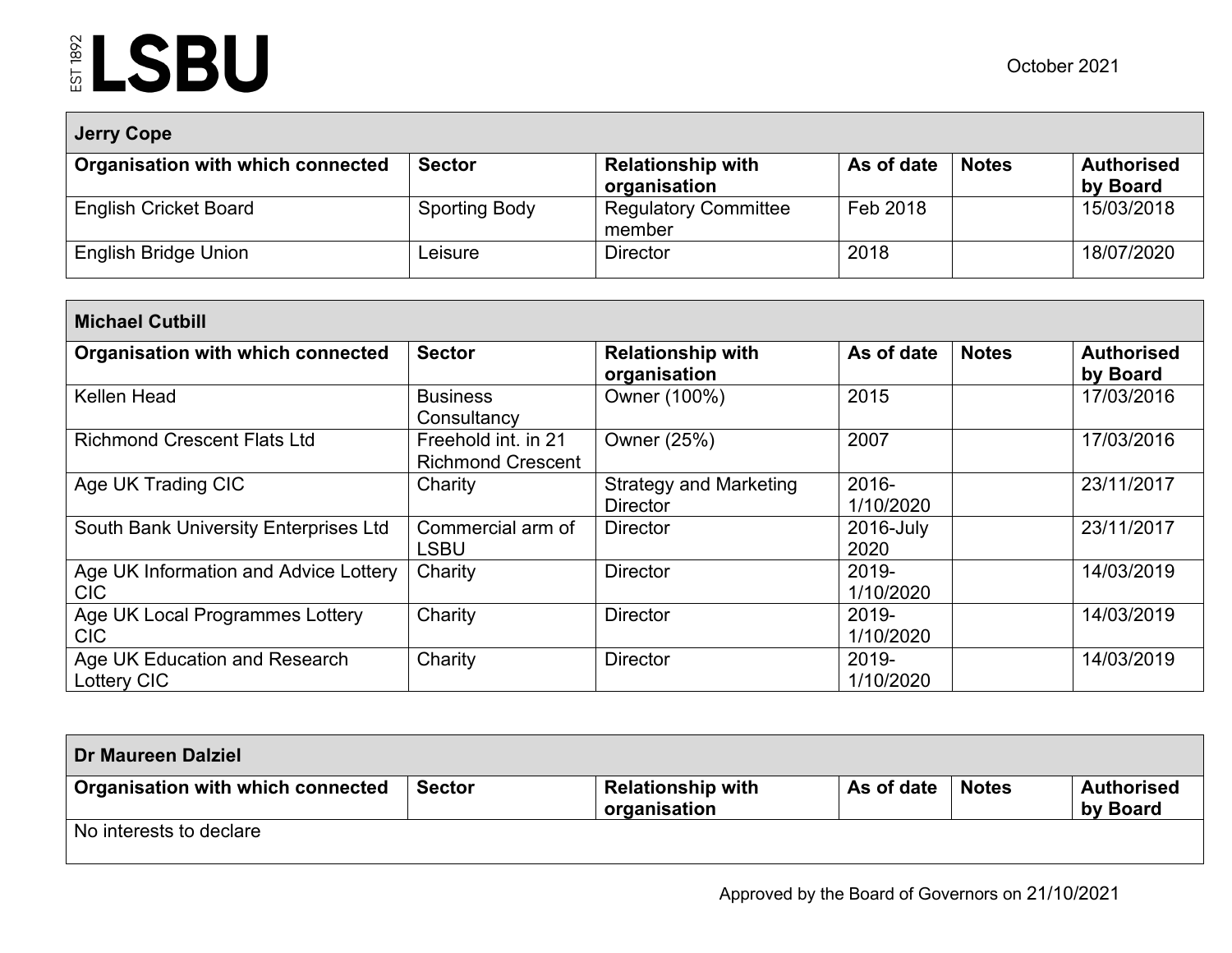| <b>Peter Fidler</b>                                  |                                                       |                                          |            |              |                               |  |  |  |
|------------------------------------------------------|-------------------------------------------------------|------------------------------------------|------------|--------------|-------------------------------|--|--|--|
| Organisation with which connected                    | <b>Sector</b>                                         | <b>Relationship with</b><br>organisation | As of date | <b>Notes</b> | <b>Authorised</b><br>by Board |  |  |  |
| Hays Travel Foundation                               | Charity                                               | <b>Trustee</b>                           | Dec 2014   |              | 18/10/2018                    |  |  |  |
| Management Development Institute<br>Singapore (MDIS) | Not for Profit Higher<br><b>Education Institution</b> | <b>Member of Senate</b>                  | 2016       |              | 21/11/2019                    |  |  |  |

| <b>Mark Lemmon</b>                      |                                                                 |                                                                           |            |              |                               |  |  |  |  |
|-----------------------------------------|-----------------------------------------------------------------|---------------------------------------------------------------------------|------------|--------------|-------------------------------|--|--|--|--|
| Organisation with which connected       | <b>Sector</b>                                                   | <b>Relationship with</b><br>organisation                                  | As of date | <b>Notes</b> | <b>Authorised</b><br>by Board |  |  |  |  |
| Enviromena Power Systems Ltd<br>(Dubai) | Developer and EPC<br>contractor of<br>renewable power<br>plants | <b>Chair and Non-executive</b><br>director                                | 01/09/2018 |              | 23/05/2019                    |  |  |  |  |
| <b>Shoreham Port Authority Ltd</b>      | Port Owner and<br>operator                                      | Non-executive director                                                    | 01/01/2018 |              | 23/05/2019                    |  |  |  |  |
| <b>Quo Vadis Trust</b>                  | Social Housing                                                  | Non-executive director,<br><b>Trustee and Chair of Audit</b><br>Committee | 01/06/2017 |              | 23/05/2019                    |  |  |  |  |
| <b>Bowlem Ltd</b>                       | Financial advisory,<br>consultancy and<br>expert witness        | <b>Owner and Sole Director</b>                                            | 01/11/2018 |              | 23/05/2019                    |  |  |  |  |
| <b>Friends of Brompton Cemetery</b>     | Charity                                                         | <b>Trustee</b>                                                            | 01/04/2017 |              | 23/05/2019                    |  |  |  |  |

| Jeremy Parr                       |                |                                          |            |              |                               |
|-----------------------------------|----------------|------------------------------------------|------------|--------------|-------------------------------|
| Organisation with which connected | <b>Sector</b>  | <b>Relationship with</b><br>organisation | As of date | <b>Notes</b> | <b>Authorised</b><br>by Board |
| Allen & Overy LLP                 | Legal services | Partner                                  | May 2000   |              | 18/10/2018                    |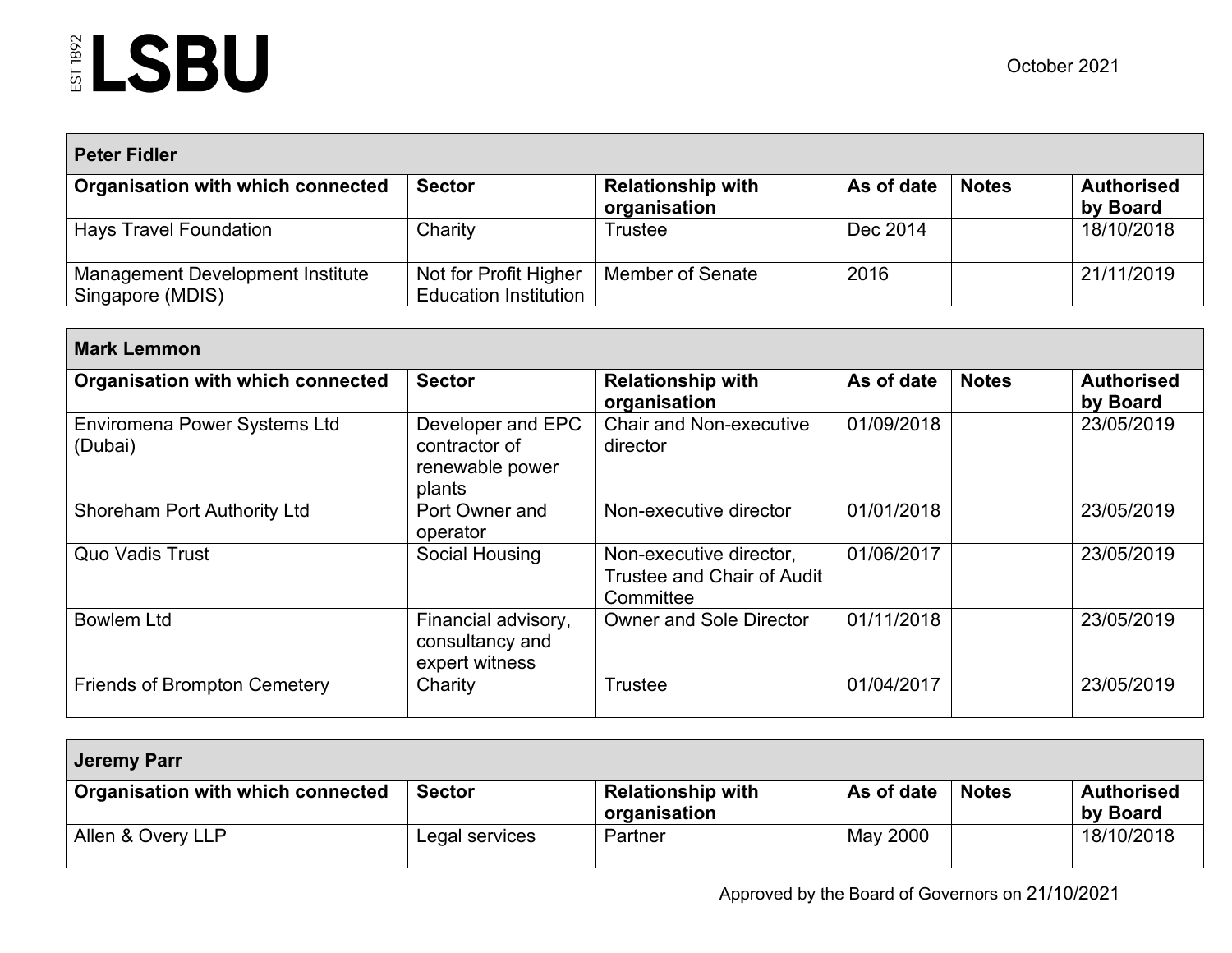Г

| <b>Jeremy Parr</b>                           |                 |                                          |            |              |                               |  |  |  |
|----------------------------------------------|-----------------|------------------------------------------|------------|--------------|-------------------------------|--|--|--|
| Organisation with which connected            | <b>Sector</b>   | <b>Relationship with</b><br>organisation | As of date | <b>Notes</b> | <b>Authorised</b><br>by Board |  |  |  |
| Allen & Overy Pension Trustee Limited        | Legal services  | <b>Director</b>                          | 06/11/2013 |              | 21/10/2021                    |  |  |  |
| Theatre Royal Haymarket Masterclass<br>Trust | Performing arts | <b>Director</b>                          | 25/11/2019 |              | 21/10/2021                    |  |  |  |
| <b>Enham Trust</b>                           | Care            | <b>Director</b>                          | 25/02/2020 |              | 21/10/2021                    |  |  |  |

| Rashda Rana                                                |                                 |                                          |                          |              |                               |  |  |  |  |
|------------------------------------------------------------|---------------------------------|------------------------------------------|--------------------------|--------------|-------------------------------|--|--|--|--|
| Organisation with which connected                          | <b>Sector</b>                   | <b>Relationship with</b><br>organisation | As of date               | <b>Notes</b> | <b>Authorised</b><br>by Board |  |  |  |  |
| Kier Group                                                 | Construction                    | Independent consultant                   | 1/03/2019-<br>31/03/2021 |              | 21/11/2019                    |  |  |  |  |
| Central & North West London NHS<br><b>Foundation Trust</b> | <b>Healthcare</b>               | Non-Executive Director                   | 01/09/2020               |              | 15/10/2020                    |  |  |  |  |
| NEOM company                                               | Development and<br>Construction | Consultant                               | 09/05/2021               |              | 21/10/2021                    |  |  |  |  |

| <b>Vinay Tanna</b>                |                                |                                          |            |              |                               |  |  |  |
|-----------------------------------|--------------------------------|------------------------------------------|------------|--------------|-------------------------------|--|--|--|
| Organisation with which connected | <b>Sector</b>                  | <b>Relationship with</b><br>organisation | As of date | <b>Notes</b> | <b>Authorised</b><br>by Board |  |  |  |
| Copalli Rum Company               | Spirits and other<br>beverages | Non-Executive Director                   | Jan 2018   |              | 21/11/2019                    |  |  |  |
| <b>Belcampo Meat Company</b>      | Meat production                | <b>Lead Director</b>                     | Oct 2019   |              | 18/07/2020                    |  |  |  |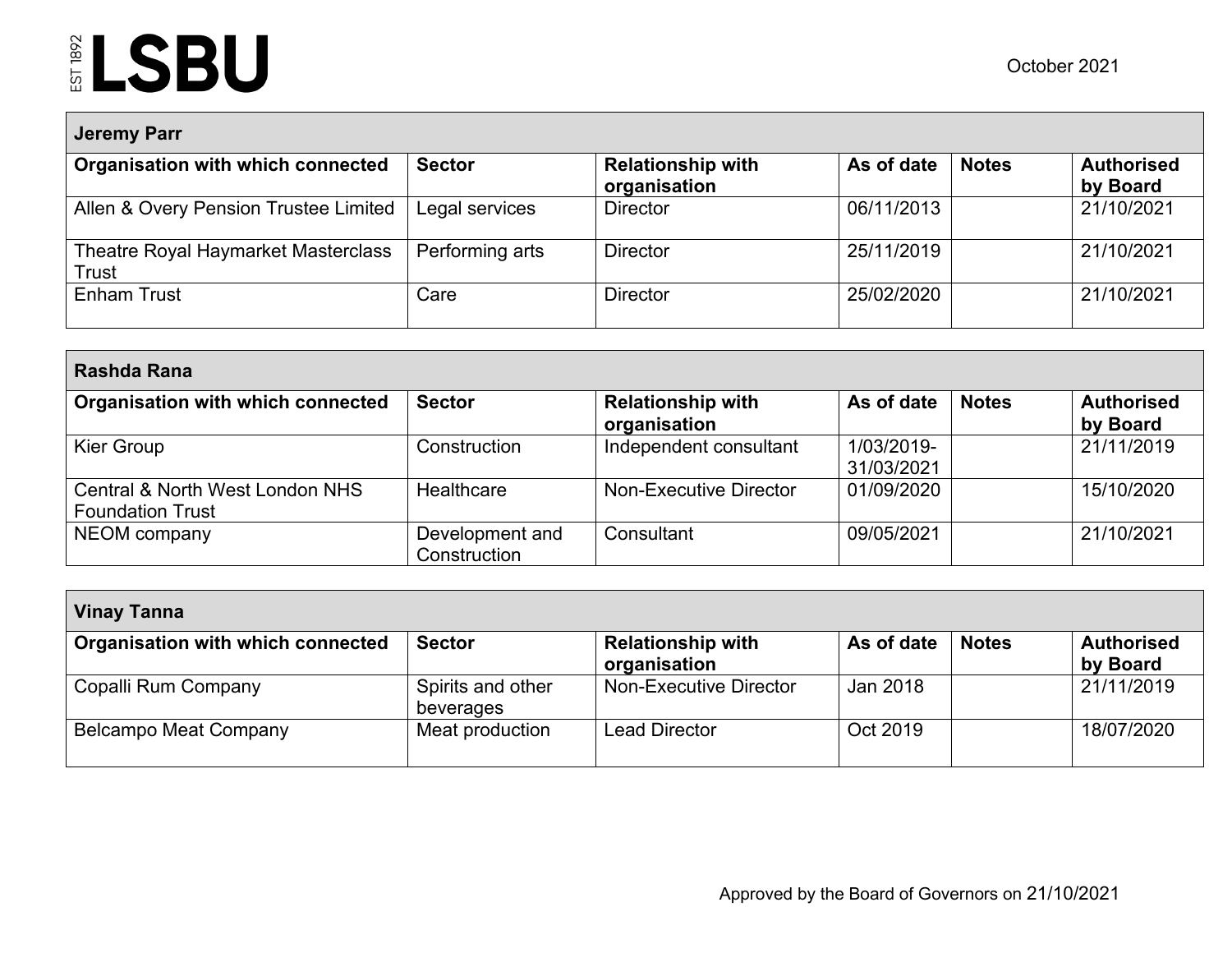### *STUDENT GOVERNORS*

| <b>Maxwell Smith</b>              |               |                                          |                                |              |                               |  |  |  |
|-----------------------------------|---------------|------------------------------------------|--------------------------------|--------------|-------------------------------|--|--|--|
| Organisation with which connected | <b>Sector</b> | <b>Relationship with</b><br>organisation | As of date                     | <b>Notes</b> | <b>Authorised</b><br>by Board |  |  |  |
| London South Bank Students' Union | <b>HE</b>     | <b>Union President</b>                   | <b>July 2021</b>               |              | 20/05/2021                    |  |  |  |
| London South Bank Students' Union | HЕ            | Union Council Chair                      | July 2020-<br><b>July 2021</b> |              | 15/10/2020                    |  |  |  |

| Ruchika Kumar                     |               |                                          |                  |              |                               |  |  |
|-----------------------------------|---------------|------------------------------------------|------------------|--------------|-------------------------------|--|--|
| Organisation with which connected | <b>Sector</b> | <b>Relationship with</b><br>organisation | As of date       | <b>Notes</b> | <b>Authorised</b><br>by Board |  |  |
| London South Bank Students' Union | HE            | Union Council Chair                      | <b>July 2021</b> |              | 20/05/2021                    |  |  |

#### *STAFF GOVERNORS*

| <b>Nicola Martin</b>                                           |                                               |                                          |            |              |                               |  |  |
|----------------------------------------------------------------|-----------------------------------------------|------------------------------------------|------------|--------------|-------------------------------|--|--|
| Organisation with which connected                              | <b>Sector</b>                                 | <b>Relationship with</b><br>organisation | As of date | <b>Notes</b> | <b>Authorised</b><br>by Board |  |  |
| National Association of Disability<br><b>Practitioners Ltd</b> | <b>Higher and Further</b><br><b>Education</b> | Co-opted board member                    | 2002       |              | 21/05/2020                    |  |  |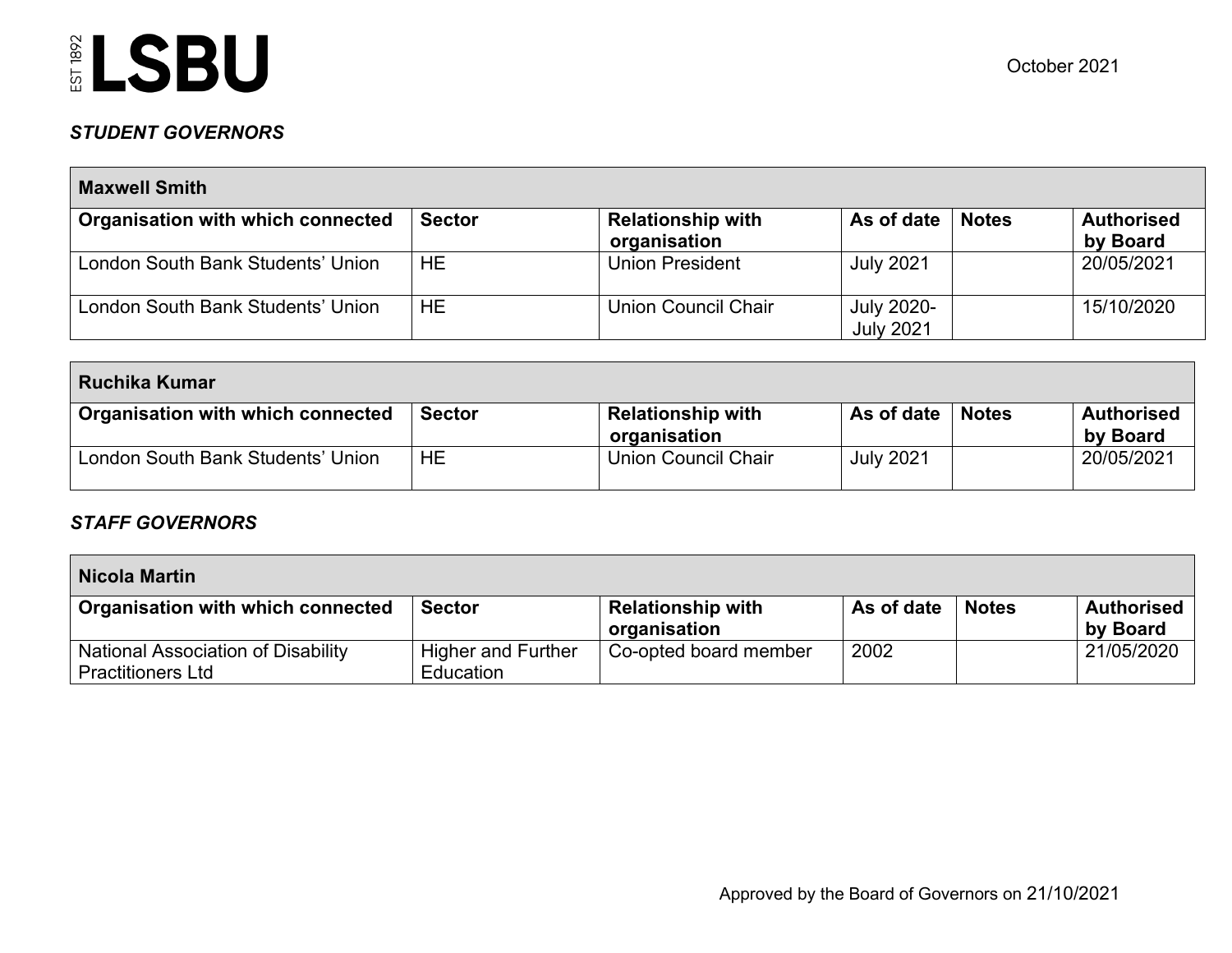### *VICE CHANCELLOR AND CHIEF EXECUTIVE*

| <b>Professor David Phoenix</b>                            |                            |                                          |                            |                               |  |  |  |  |
|-----------------------------------------------------------|----------------------------|------------------------------------------|----------------------------|-------------------------------|--|--|--|--|
| Organisation with which connected                         | <b>Sector</b>              | <b>Relationship with</b><br>organisation | As of date<br><b>Notes</b> | <b>Authorised</b><br>by Board |  |  |  |  |
| <b>Science Museum Group</b>                               | <b>Museums</b>             | <b>Trustee</b>                           | 2015                       | 14/05/2015                    |  |  |  |  |
| <b>British University in Egypt</b>                        | HE.                        | <b>Trustee</b>                           | Oct 2015                   | 21/10/2015                    |  |  |  |  |
| <b>South Bank Academies</b>                               | Secondary<br>education     | <b>Trustee</b>                           | 21/12/2015                 | 17/03/2016                    |  |  |  |  |
| National Centre for Universities and<br><b>Businesses</b> | HE.                        | Board member                             | 2015                       | 24/11/2016                    |  |  |  |  |
| Museum of Science and Industry                            | <b>Educational charity</b> | Board member                             | 2015                       | 24/11/2016                    |  |  |  |  |
| <b>South Bank Colleges</b>                                | FE.                        | <b>Director</b>                          | 01/08/2018                 | 21/11/2019                    |  |  |  |  |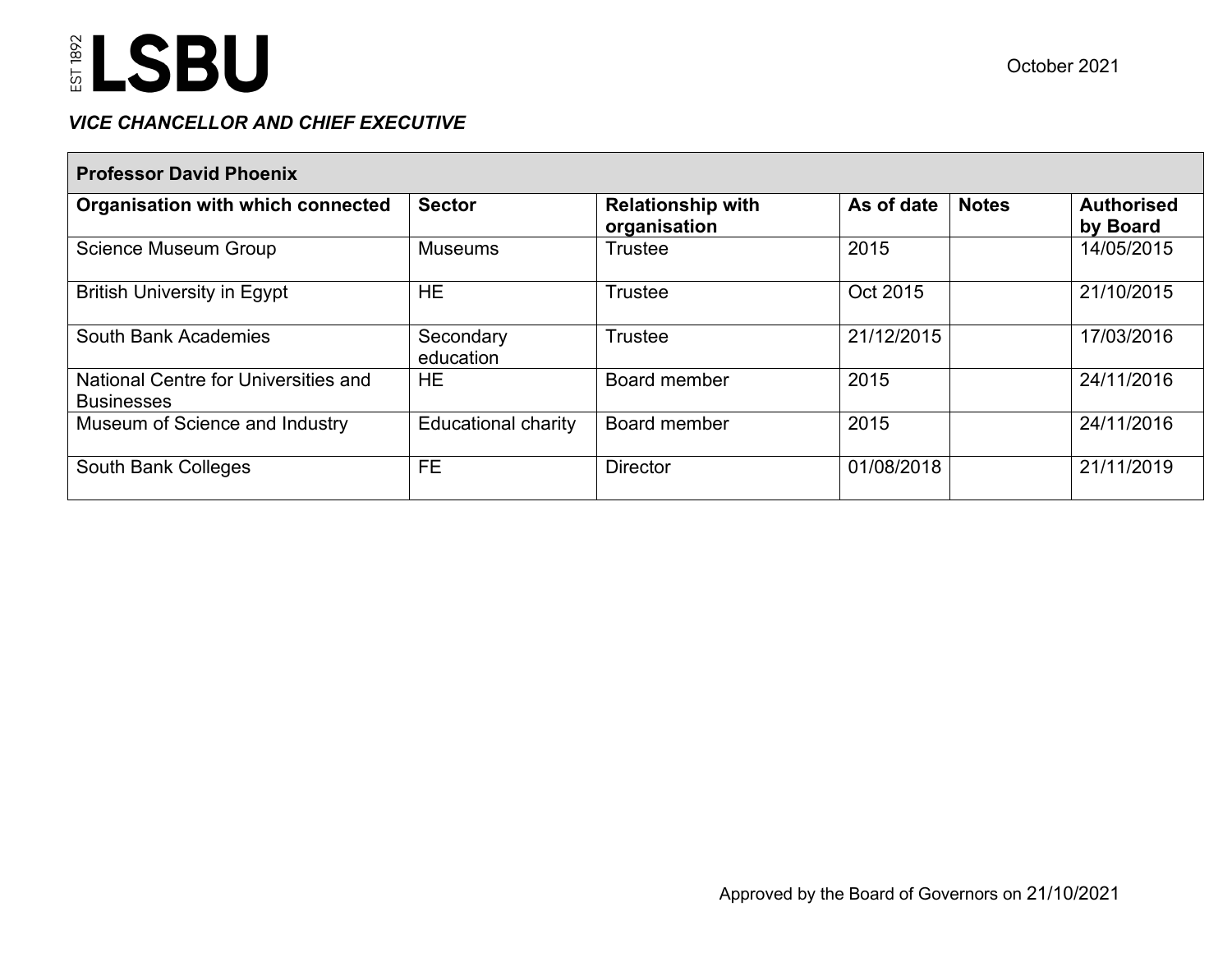### *EXECUTIVE*

| <b>Tara Dean - Provost</b>               |                 |                                          |                  |              |                               |  |  |  |
|------------------------------------------|-----------------|------------------------------------------|------------------|--------------|-------------------------------|--|--|--|
| Organisation with which connected        | <b>Sector</b>   | <b>Relationship with</b><br>organisation | As of date       | <b>Notes</b> | <b>Authorised</b><br>by Board |  |  |  |
| <b>Sussex Community Foundation Trust</b> | Health          | Governor                                 | April 2018       |              | Pending                       |  |  |  |
| Advance HE Athena Swan panel             | Education / EDI | <b>Panel Chair</b>                       | <b>June 2021</b> |              | Pending                       |  |  |  |

| Richard Flatman - Chief Financial Officer                  |                                      |                                                            |                         |              |                               |  |  |  |
|------------------------------------------------------------|--------------------------------------|------------------------------------------------------------|-------------------------|--------------|-------------------------------|--|--|--|
| <b>Organisation with which connected</b>                   | <b>Sector</b>                        | <b>Relationship with</b><br>organisation                   | As of date              | <b>Notes</b> | <b>Authorised</b><br>by Board |  |  |  |
| South Bank University Enterprises Ltd                      | Commercial arm of<br><b>LSBU</b>     | <b>Director</b>                                            | 2002                    |              | 25/11/2010                    |  |  |  |
| <b>South Bank Academies</b>                                | Secondary<br>education               | <b>Trustee/Director</b><br><b>Chair of Audit Committee</b> | 21/12/2015<br>Sept 2016 |              | 17/03/2016                    |  |  |  |
| SW London & St. George's Mental<br><b>Health NHS Trust</b> | <b>NHS Trust</b>                     | NED & Chair of Audit<br>Committee                          | 1/04/2016               |              | 24/11/2016                    |  |  |  |
| SW4 Catering Ltd                                           | Service subsidiary<br>of SBC         | <b>Director</b>                                            | 31/01/2019              |              | 23/05/2019                    |  |  |  |
| BDO (LSBU internal auditors)                               | Accountancy and<br>business advisory | Daughter                                                   |                         |              | 21/11/2019                    |  |  |  |
| South Bank Skills Ltd                                      | Subsidiary of SBC                    | <b>Director</b>                                            | 23/03/2021              |              | 21/10/2021                    |  |  |  |

| Paul Ivey – Deputy Vice Chancellor (Innovation) and Chief Business Officer |                           |                                          |            |              |                               |  |  |  |
|----------------------------------------------------------------------------|---------------------------|------------------------------------------|------------|--------------|-------------------------------|--|--|--|
| <b>Organisation with which connected</b>                                   | <b>Sector</b>             | <b>Relationship with</b><br>organisation | As of date | <b>Notes</b> | <b>Authorised</b><br>by Board |  |  |  |
| South Bank University Enterprises<br>Limited                               | Commercial arm of<br>LSBU | <b>Managing Director</b>                 | 2014       |              | 21/10/2015                    |  |  |  |
| Emirates Aviation University                                               | <b>Higher Education</b>   | Governor                                 | 2010       |              | 20/11/2014                    |  |  |  |

Approved by the Board of Governors on 21/10/2021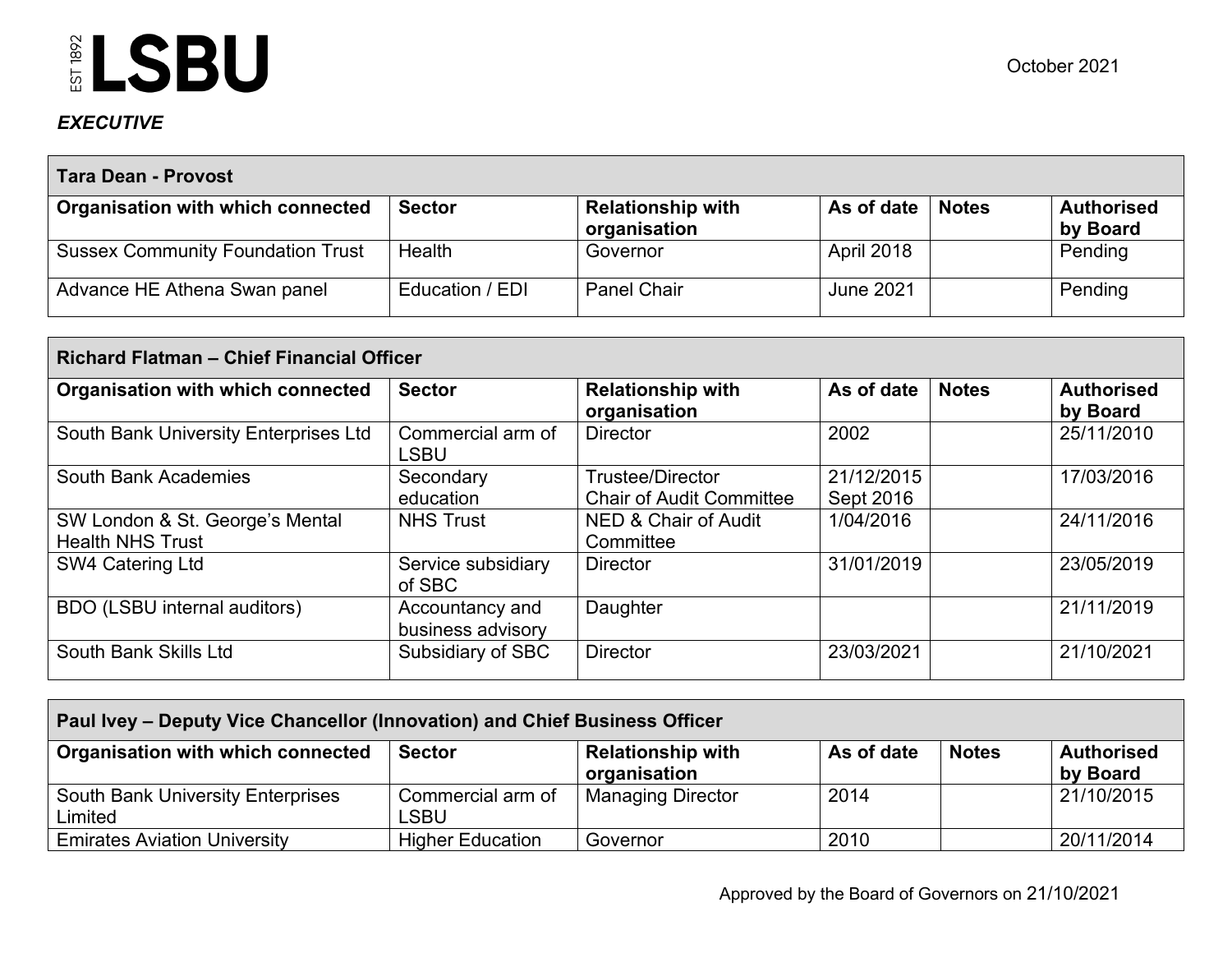| Paul Ivey - Deputy Vice Chancellor (Innovation) and Chief Business Officer   |                                                              |                                                                          |                                 |              |                               |  |  |  |  |
|------------------------------------------------------------------------------|--------------------------------------------------------------|--------------------------------------------------------------------------|---------------------------------|--------------|-------------------------------|--|--|--|--|
| Organisation with which connected                                            | <b>Sector</b>                                                | <b>Relationship with</b><br>organisation                                 | As of date                      | <b>Notes</b> | <b>Authorised</b><br>by Board |  |  |  |  |
| <b>Greater London Authority</b>                                              | <b>Local Authority</b>                                       | London European<br><b>Structural Investment Fund</b><br>committee Member | Nov 2015                        |              | 24/11/2016                    |  |  |  |  |
| University of London Military Education<br>Committee                         | <b>Higher Education &amp;</b><br>Military                    | Chair                                                                    | Sept 2017                       |              | 18/10/2018                    |  |  |  |  |
| <b>Central Organisation of Military</b><br><b>Education committees COMEC</b> | Liaison MOD and<br><b>UK Universities</b>                    | Council member                                                           | Sept 2019 -<br><b>Sept 2022</b> |              | 21/11/2019                    |  |  |  |  |
| <b>MOD Gold Alumni Association</b>                                           | Liaison between<br><b>MOD and DERS</b><br>Gold award holders | Member national steering<br>committee                                    | Oct 2019 -<br>Oct 2022          |              | 21/11/2019                    |  |  |  |  |
| <b>Majid AlSadi Charity Foundation</b>                                       | Refugee Support                                              | Trustee                                                                  | Sept 2020                       |              | 21/10/2021                    |  |  |  |  |
| <b>South Bank Collective</b>                                                 | HE & start ups                                               | <b>Director</b>                                                          | Sept 2020                       |              | 21/10/2021                    |  |  |  |  |

| Deborah Johnston – Pro Vice Chancellor (Academic Framework) |                                  |                                          |                       |              |                               |  |  |
|-------------------------------------------------------------|----------------------------------|------------------------------------------|-----------------------|--------------|-------------------------------|--|--|
| Organisation with which connected                           | <b>Sector</b>                    | <b>Relationship with</b><br>organisation | As of date            | <b>Notes</b> | <b>Authorised</b><br>by Board |  |  |
| <b>Disabled Students Commission</b>                         | Higher Education &<br>regulation | General Commissioner                     | Mar 2020-<br>Mar 2023 |              | Pending                       |  |  |

| Nicole Louis - Chief Customer Officer |                        |                                          |                        |              |                               |  |  |
|---------------------------------------|------------------------|------------------------------------------|------------------------|--------------|-------------------------------|--|--|
| Organisation with which connected     | <b>Sector</b>          | <b>Relationship with</b><br>organisation | As of date             | <b>Notes</b> | <b>Authorised</b><br>by Board |  |  |
| South Bank Academies                  | Secondary<br>education | Trustee                                  | 15/03/2018             |              | 18/10/2018                    |  |  |
| ACS                                   | Private schools        | Trustee                                  | Sept 2017-<br>Aug 2020 |              | 21/11/2019                    |  |  |